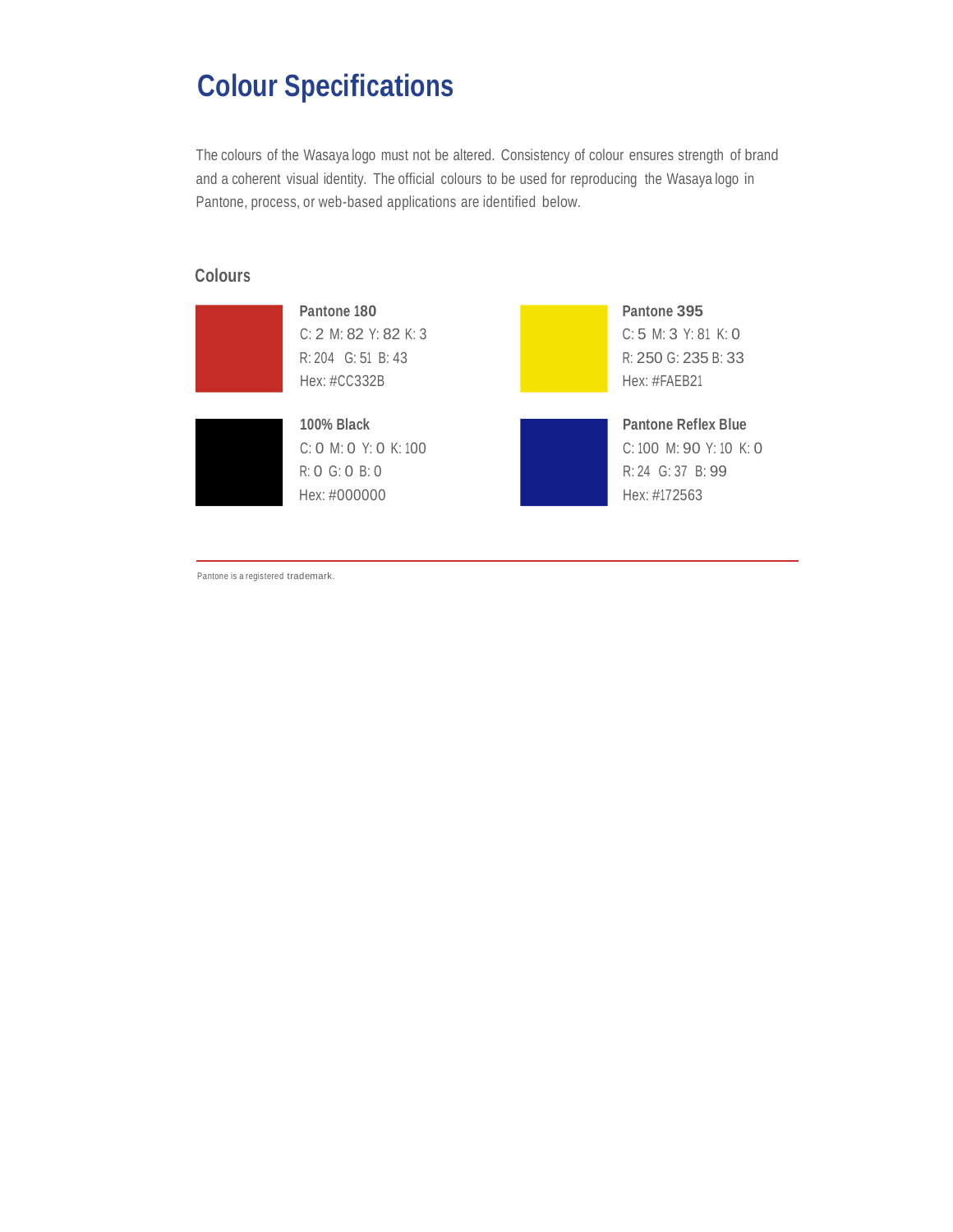# **Greyscale & One Colour Applications**

For one-colour applications, only greyscale, black or white versions should be used for the Wasaya logo.

For ease of use, logo files have been created and are available in a variety of formats.



Greyscale Application of Primary Brand



Black Application of Primary Brand



White Application of Primary Brand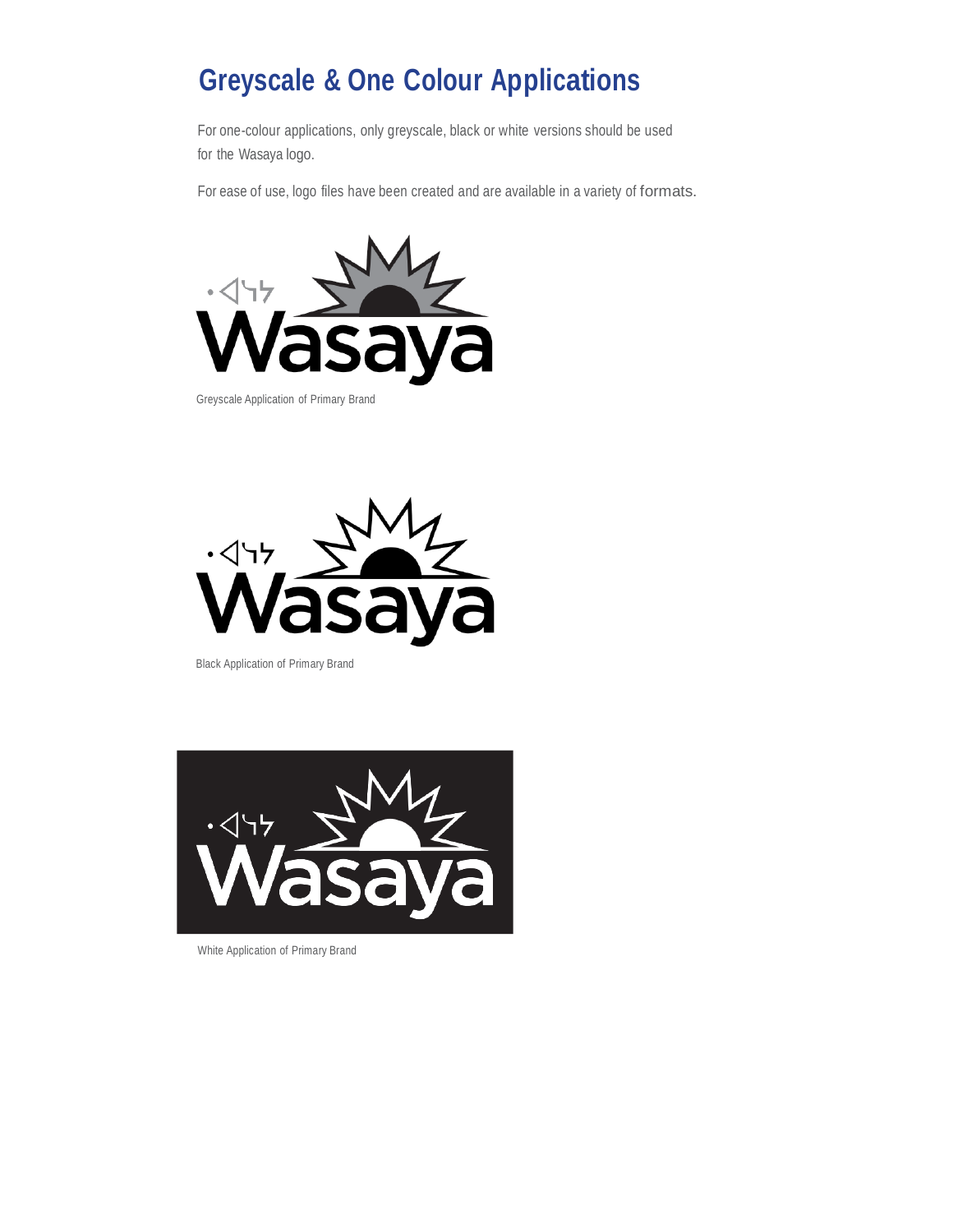## **Protected Space**

A minimum of clear space around the signature or logotype ensures legibility and the integrity of the visual identity. When reproducing the Wasaya logo, minimum spacing requirements must be adhered to in order to prevent the logo from becoming cramped and unreadable. There must be a space the height of the "W" in the logotype on all sides of the logo.



Protected Space Around Logo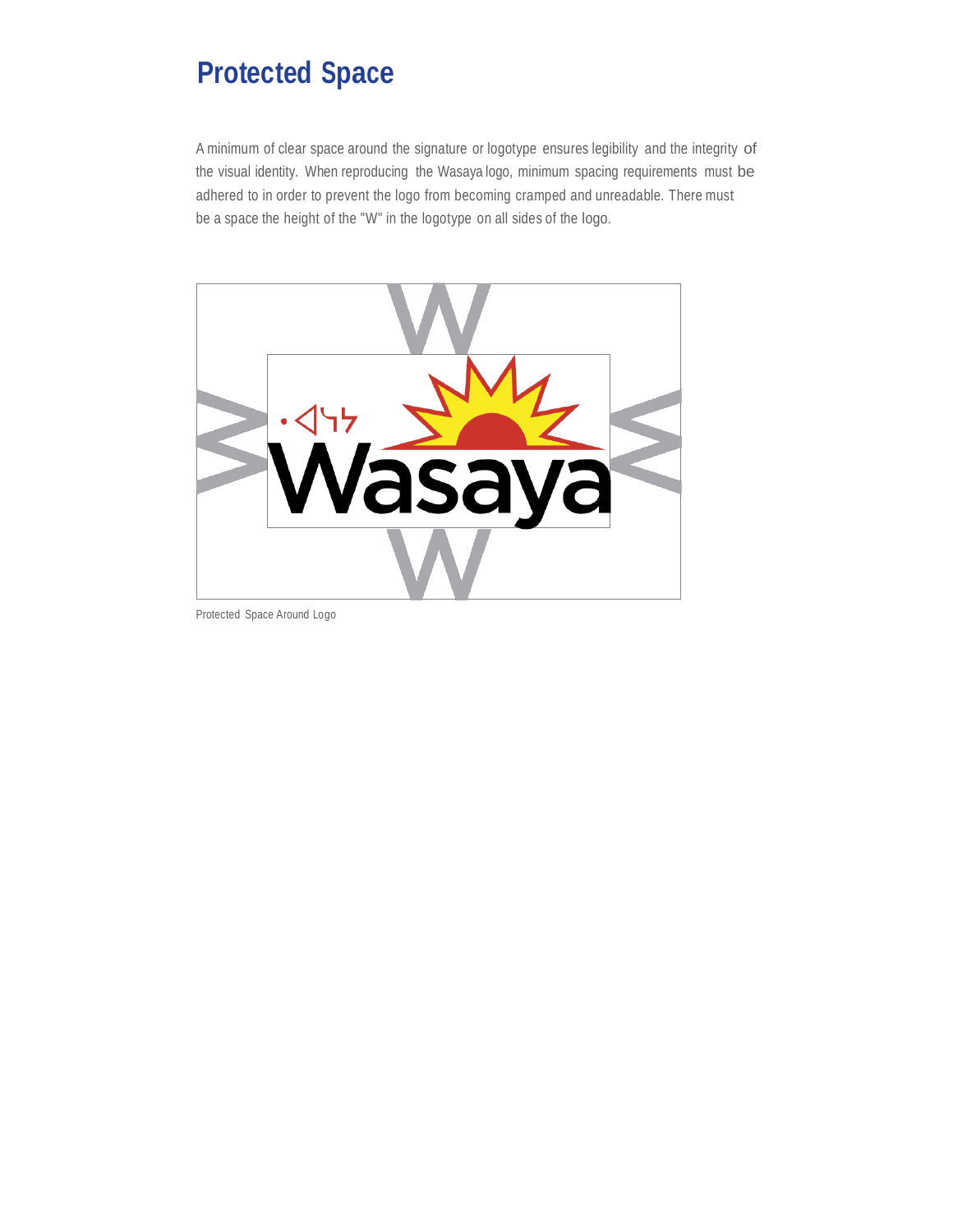## **Minimum Size**

The recommended minimum size of the logo has been identified below.